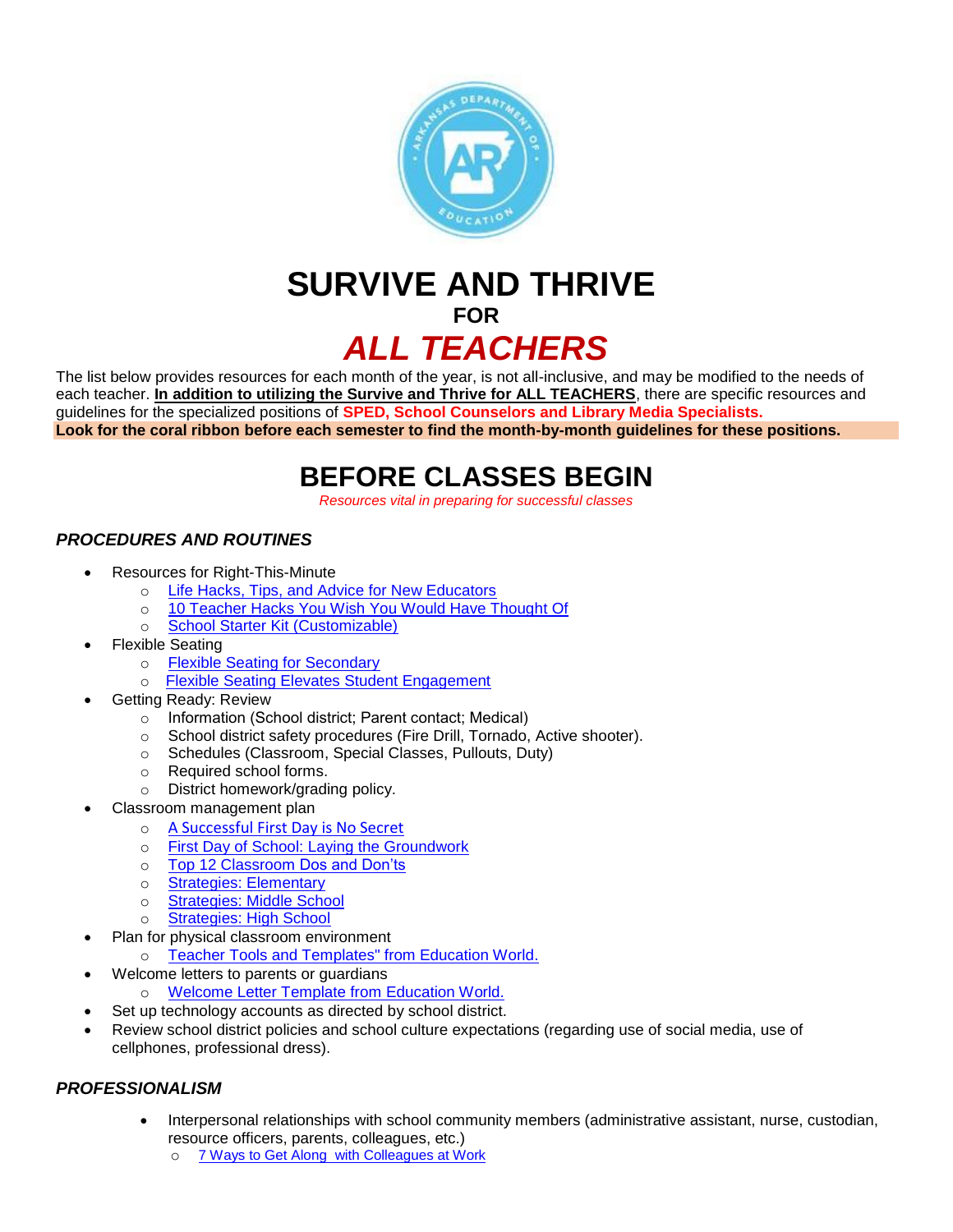- o [Family and Community Engagement](http://www.arkansased.gov/im-looking-for/parents)
- Discuss confidentiality expectations, including district procedures for counselor referrals.
- Prepare substitute notebook.
	- o [Substitute Teaching Emergency Kit by Student Handouts.](http://www.studenthandouts.com/subfolder/substituteteaching.htm)
	- o [How to Create a Sub Plan, Sub Binder, and Emergency Sub Plans](http://www.teachjunkie.com/planning/sub-plans-emergency-sub-plans/)
	- o [Example of ELA Emergency plan for Distance Learning](https://teachingelawithjoy.com/5-ela-emergency-lesson-plan-ideas-for-distance-learning/)

#### *INSTRUCTIONAL PLANNING*

- [Preparing for Cultural Diversity: Resources for Teachers](https://www.edutopia.org/blog/preparing-cultural-diversity-resources-teachers)
- Plan first day activities (interest inventories, Get to Know You activities, Syllabus/course overview, school handbook, dress code, discipline policy, required forms).
	- [Elementary](https://www.google.com/search?q=elementary+school+first+day+activities&rlz=1C1CHBF_enUS811US811&oq=Elementary+School+First+&aqs=chrome.2.0j69i57j0j69i60j0j69i60.11431j0j4&sourceid=chrome&ie=UTF-8)
	- [Middle School](https://www.google.com/search?q=first+day+of+school+activities+middle+school&rlz=1C1CHBF_enUS811US811&oq=First+Day+of+School+Activities+Middle+School&aqs=chrome.0.0l6.9142j0j7&sourceid=chrome&ie=UTF-8)
	- [High School](https://www.pinterest.com/krystalscards/high-school-first-day-of-school-activities/)
	- [More ideas on Pinterest.](https://www.pinterest.com/search/pins/?q=first%20day%20of%20school%20activities%20for%20secondary%20students)
- Plan for remote teaching
	- o [Tips for Teaching Remotely](https://www.freetech4teachers.com/2020/03/tips-and-tools-for-teaching-remotely.html)
- Reviewing student data (504, Special, AIPs, G/T, ALE, ESL, etc.)

# **SURVIVE AND THRIVE CALENDAR**

*The list below provides resources for each month of the year, is not all-inclusive, and may be modified to the needs of each teacher.*

# **FIRST SEMESTER**

Additional info [Special Education Instructors](http://dese.ade.arkansas.gov/public/userfiles/Educator_Effectiveness/Educator_Support_and_Development/SURVIVE_AND_THRIVE_Sped2_2020.pdf) | [School Counselors](http://dese.ade.arkansas.gov/public/userfiles/Educator_Effectiveness/Educator_Support_and_Development/SURVIVE_AND_THRIVE_counselors_2020.pdf) [|Library Media Specialists](http://dese.ade.arkansas.gov/public/userfiles/Educator_Effectiveness/Educator_Support_and_Development/SURVIVE_AND_THRIVE_Library_2020.pdf)

## August

- [School Starter Kit](http://www.arkansased.gov/divisions/educator%20effectiveness/educator-support-development/teacher-excellence-and-support-system-tess/novice-teacher-inductionmentoring) (scroll down and click on School Starter Kit link)
- Acquire and review student data (504, IEPS, medical alerts, etc.)
- Open House
	- o [Prep for Open House](https://www.educationworld.com/a_curr/profdev/profdev103a.shtml)
	- o [Holding an informative, stress-free event for families](https://thecornerstoneforteachers.com/open-house/)
	- o [Hosting a Successful Open House](https://www.teachervision.com/teacher-parent-collaboration/hosting-successful-open-house)
	- o [Open House Resources](https://www.teachervision.com/teaching-strategies/open-house-resources)
- **•** [Obtain classroom materials and supplies](https://www.pinterest.com/search/pins/?q=school%20supplies%20on%20a%20budget)
- Review school district curriculum pacing guides
- Discuss professional organization membership opportunities
- Print and review District/School calendar

## September

- Review district policies re: student activities (club activities, field trips, guest speakers, etc.; required forms to plan activities outside the classroom)
- Prepare interim reports/report cards (ongoing task)
- [Preparing for Parent/Teacher conferences](https://www.educationworld.com/a_curr/strategy/strategy046.shtml) (ongoing task[\)](http://www.educationworld.com/a_curr/strategy/strategy046.shtml)
- **[How Effective Educators Prepare for Parent-Teacher Conferences](https://education.cu-portland.edu/blog/classroom-resources/how-effective-educators-prepare-for-parent-teacher-conferences/)**
- [15 Tips for Leading Productive Parent-Techer Conferences](https://education.cu-portland.edu/blog/classroom-resources/parent-teacher-conferences/)
- [Parent-Teacher Conferences: Strategies for Principals, Teachers, and Parents](https://globalfrp.org/content/download/402/3731/file/GFRPTipSheet_ParentTeacherConference.pdf)
- Student Screeners and Assessments as defined by State required assessments

## **October**

- Insurance/open enrollment
- End-of-quarter procedure
- Fall festivals
	- o [Throwing a Fall Festival at School](https://www.thespruce.com/throwing-a-fall-festival-at-school-2104524)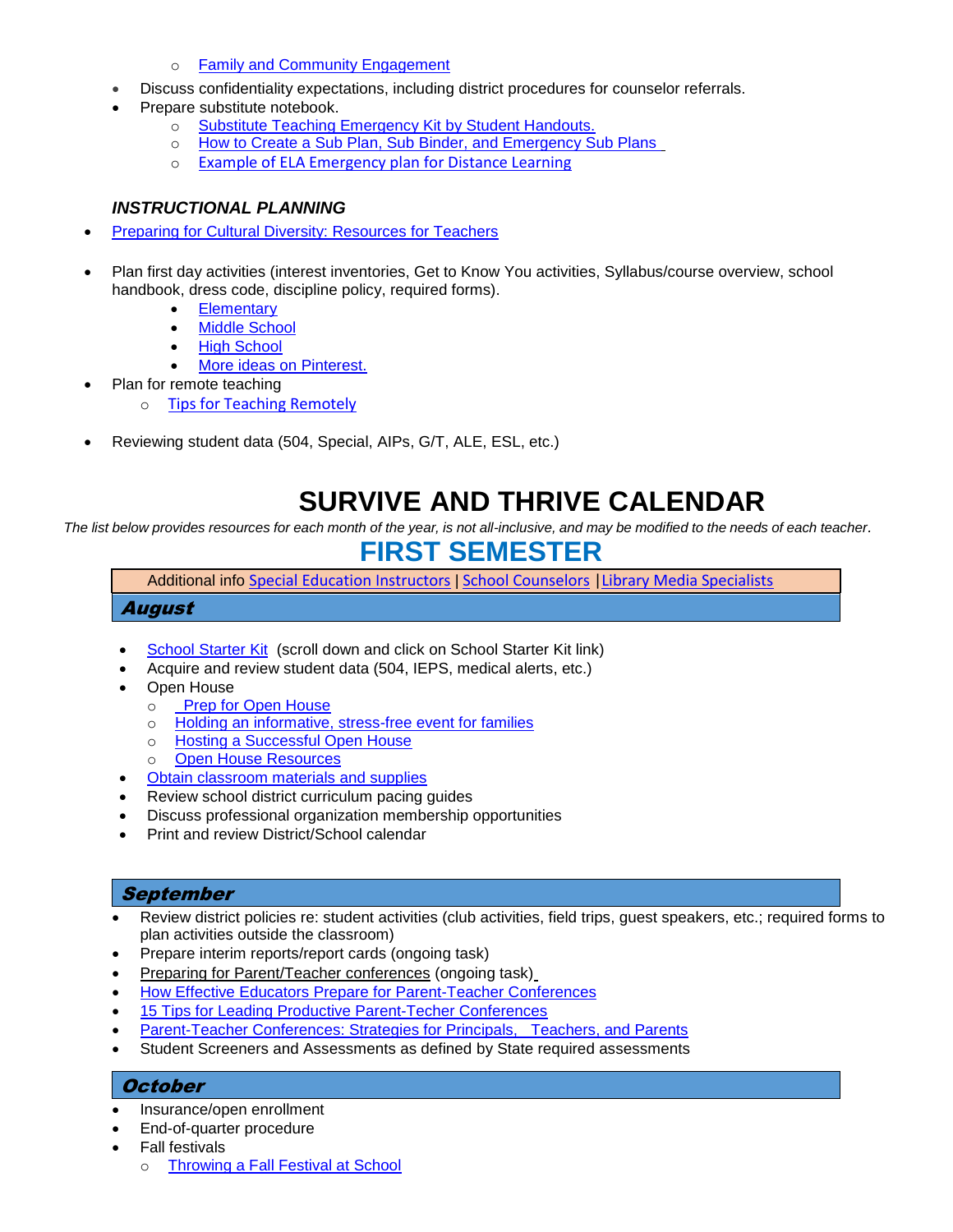#### o [Explore Fall Festival Ideas](https://www.pinterest.com/explore/fall-festival-party/)

#### November

- Prepare interim reports/report cards (ongoing task)
- Review school district inclement weather policy
- [Thanksgiving Activities and Worksheets K-12](https://www.teachervision.com/holidays/thanksgiving)

#### December

- [Mid-year assessments and data review](https://www.edutopia.org/blog/using-student-data-inform-teaching-rebecca-alber)
- \*Secondary Semester test schedule (review policies)
- Winter festivals/parties/assemblies
	- o [Winter Carnival Ideas](https://www.pinterest.com/pin/80924124525843460/?lp=true)

# **SECOND SEMESTER**

Additional info [Special Education Instructors](http://dese.ade.arkansas.gov/public/userfiles/Educator_Effectiveness/Educator_Support_and_Development/SURVIVE_AND_THRIVE_Sped2_2020.pdf) | [School Counselors](http://dese.ade.arkansas.gov/public/userfiles/Educator_Effectiveness/Educator_Support_and_Development/SURVIVE_AND_THRIVE_counselors_2020.pdf) [|Library Media Specialists](http://dese.ade.arkansas.gov/public/userfiles/Educator_Effectiveness/Educator_Support_and_Development/SURVIVE_AND_THRIVE_Library_2020.pdf)

#### January

- Review with your students your classroom procedures, expectations, etc.
- Review school district inclement weather policy

#### **February**

- Plan for state assessments: procedures and schedules for state assessments [\(Code of Ethics\)](http://dese.ade.arkansas.gov/divisions/educator%20effectiveness/plsb-professional-ethics-discipline/code-of-ethics-for-arkansas-educators)
- Prepare for upcoming Parent/Teacher conferences
	- o [http://www.educationworld.com/a\\_curr/strategy/strategy046.shtml](http://www.educationworld.com/a_curr/strategy/strategy046.shtml)
	- o <http://www.edutopia.org/blog/parent-teacher-conference-resources-matt-davis>

 Grant application/loan forgiveness process (including district opportunities and Loan Forgiveness Program) [Donors Choose](http://www.donorschoose.org/) [Teachers Pay Teachers](https://www.teacherspayteachers.com/) [Arkansas Humanities Council](https://arkansashumanitiescouncil.org/) [Arkansas Reading Association](http://www.arareading.org/) [Federal Education Budget Project](http://febp.newamerica.net/)

## **March**

- Testing, if applicable
- End-of-Year Survey

# April

- Testing, if applicable
- Prepare PGP (with administrator) for upcoming school year

#### May

- Plan (with administrator) for your professional development
- Plan and prepare for student activities (parties, cookouts, activities, etc.)
- \*Secondary: Plan and prepare for student activities (senior activities, etc.)
- **[End of Year Assignments and Activities for Every Grade](https://www.weareteachers.com/end-of-year-assignments/)**
- End-of-year preparation as directed by school district (inventories, technology, permanent records (grades), summer maintenance list, classroom shutdown, supply list)

#### June

Rest, Relax, Rejuvenate!